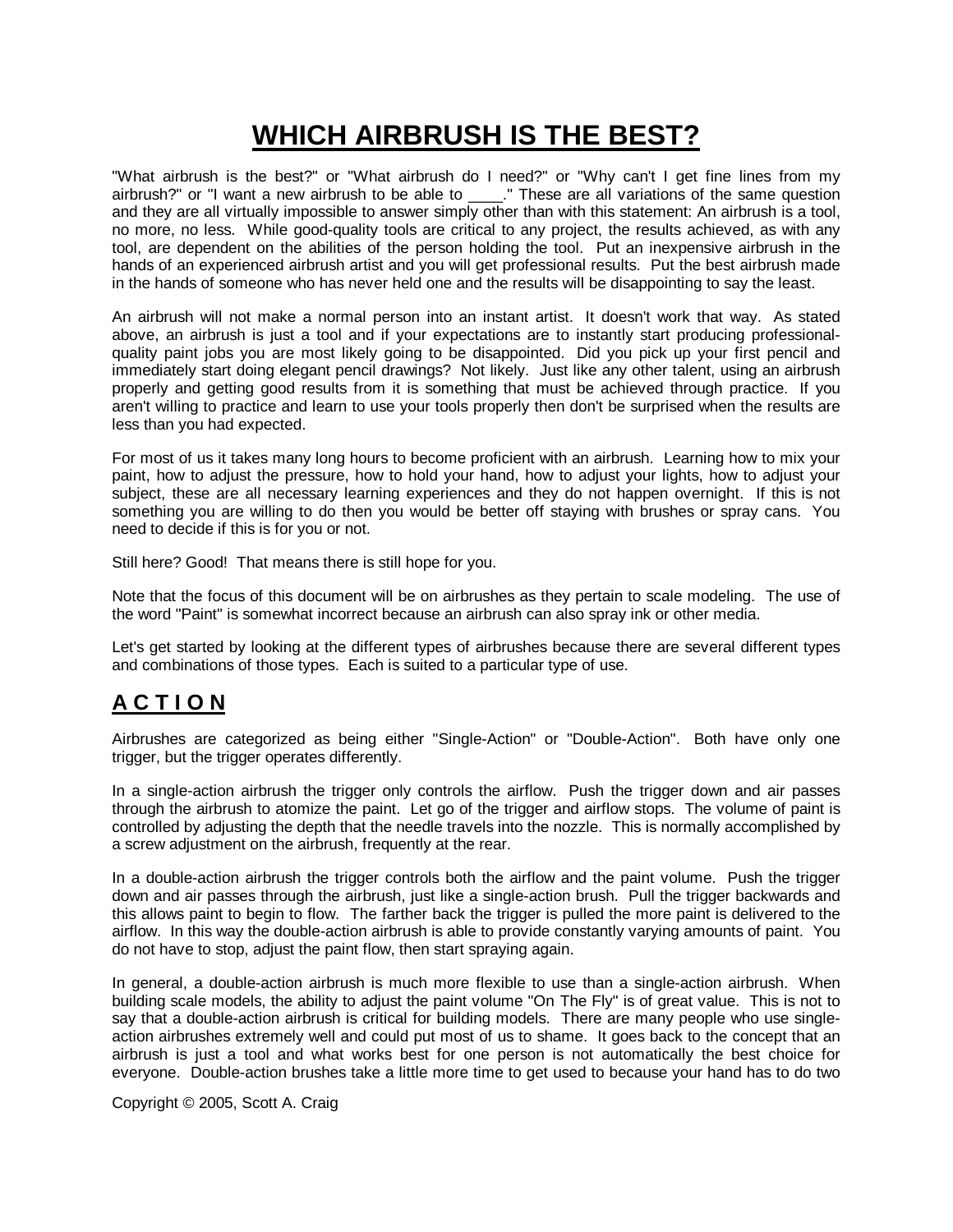things at once. This is a minor inconvenience that most people overcome very quickly though.

# **F E E D**

Airbrushes require both air and paint to work. Air is simple; hook the airbrush to an air source, and the pressure does the rest. The feeding of the paint is different because it is not under any outside pressure. Two types of feeding are generally used for airbrushes; "Gravity" feed and "Siphon" feed.

Gravity fed airbrushes typically have a paint cup on either the top or side of the airbrush. Paint is poured into the cup and gravity pulls a minute amount down into the mixing chamber of the airbrush where it is atomized and sprayed.

Siphon fed airbrush, also called "Bottom Feed" airbrushes work on the principle of a siphon. A bottle, or other container, is connected to the bottom of the airbrush and a tube runs from the airbrush down into the bottle. As air is blown across the top of the tube paint is pulled up into the mixing chamber where it is atomized and sprayed.

There are also some "Hybrid" airbrushes that are a combination of the two. The Badger 360, for example, has a section that can be rotated so that it can use either a paint cup on top or a bottle on the bottom. There are also paint cups available for siphon feed airbrushes that raise the paint level up above the mixing chamber of the airbrush. If the paint level is higher than the mixing chamber, gravity will assist the feeding.

The advantage of a gravity feed airbrush is that it will feed at lower air pressure than a siphon feed brush. The air pressure does not have to pull the paint up from the bottle below, so they are capable of spraying at lower pressures. This is important when painting fine-line camouflage on model airplanes since lower pressure usually means less overspray to deal with.

The advantage of a siphon feed airbrush is usually quantity. The bottles used on them can hold a lot more paint than most paint cups. While this is usually not that critical on scale models, it is important when painting large objects. It is a nuisance to have to stop every couple of minutes, refill your paint cup, and then try to pick up where you left off.

It is often argued that a gravity feed airbrush is easier to clean than a siphon feed brush. I tend to disagree with this statement simply because the cleaning operation for either type is pretty much the same. Put some thinner in the cup or bottle, and blow it through the airbrush. In most cases that is all that is required. I have both types, and unless I completely disassemble them for cleaning (which I do from time to time) it takes about a minute to clean either one. When I do completely disassemble them for cleaning my siphon feed brush has one more part to clean than my gravity feed brush, that being the bottle cap assembly itself. OK, maybe a gravity feed brush \*IS\* slightly easier to clean, but we are only talking a few seconds.

Gravity feed airbrushes have a paint cup that holds the paint. This bears some consideration when you are choosing the one that you want. In most cases the cup is on the top of the airbrush, but in some cases it is on the side. The cups themselves are normally fixed to the airbrush and are not interchangeable in most cases, however they do come in varying sizes. If you build large models an airbrush with a tiny paint cup will cause you to have to stop frequently to refill the paint cup. Likewise, if you build small models a large paint cup is probably just going to be in your way. One of the things that bothered me when I first started using a gravity feed brush is that the paint cup always seemed to cast a shadow right where I was painting.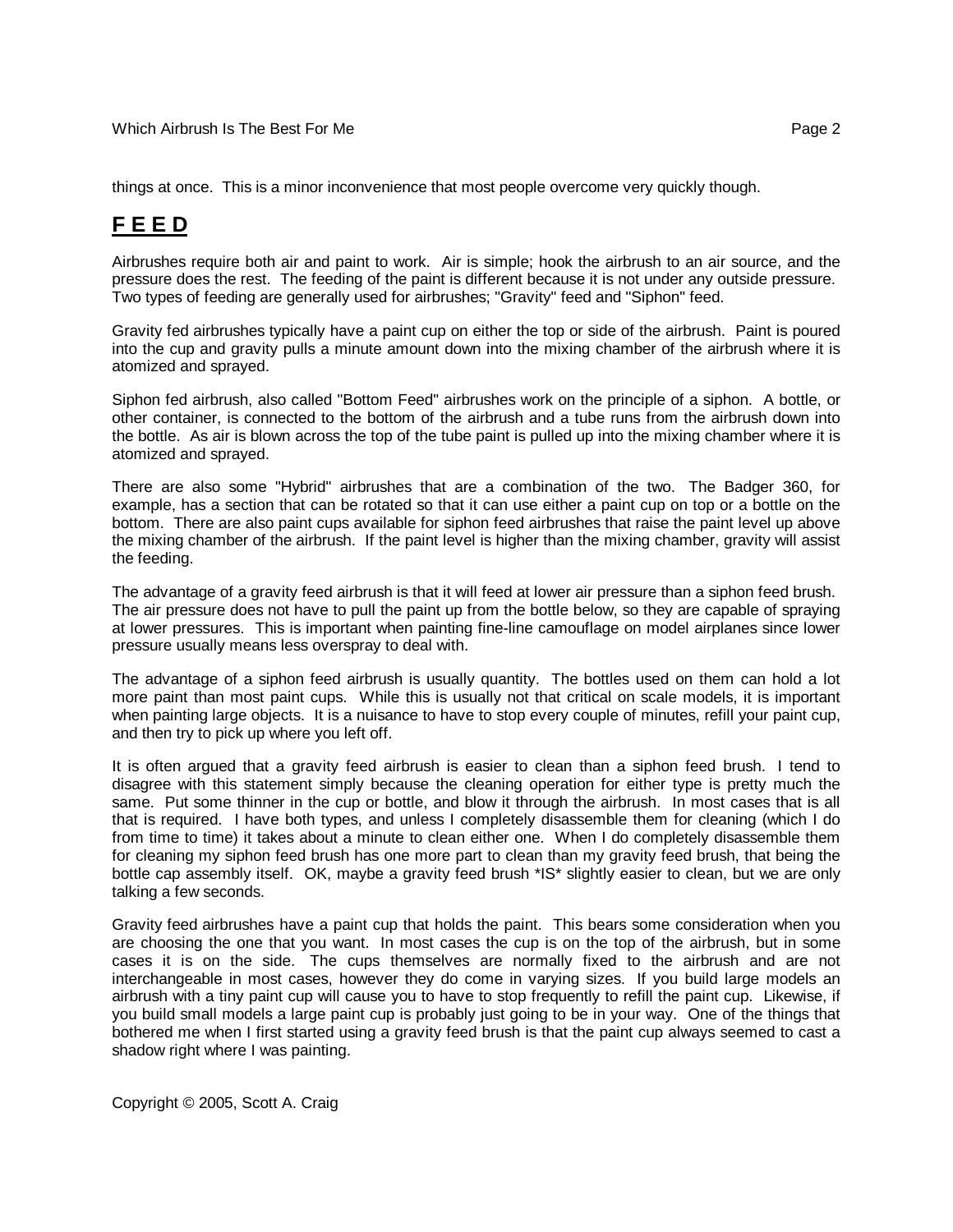#### Which Airbrush Is The Best For Me **Page 3** and the *Page 3* and the *Page 3*

For some siphon feed airbrushes you can purchase a paint cup. They usually sit to the side of the airbrush but since they sit higher than a bottle, and the paint is usually up around the center of the airbrush, they do allow you to spray at a slightly lower pressure ("Slightly" being the keyword).

Another thing to consider is whether or not the paint cup has a cap on it. People who spray acrylics know how quickly they dry. If the paint cup is open to the air the paint can start to dry in the cup. Having a cap on the paint cup helps eliminate this problem to some extent.

#### **M I X**

Airbrushes are also categorized as being either "Internal" or "External" mix airbrushes.

Internal mix airbrushes atomize the paint inside the body of the airbrush. Paint from the cup or bottle flows directly into the body of the airbrush where it is introduced into the airflow. External mix airbrushes typically have the paint nozzle located below the airbrush body. The Paasche H model is an example of an external mix airbrush. Air flowing over the paint nozzle pulls paint into the airstream where it is atomized outside the airbrush. There is normally no paint inside the actual body of the airbrush itself.

Internal mix airbrushes typically produce a finer and smoother finish than external mix airbrushes. For this reason, especially when painting models, an internal mix airbrush is usually the tool of choice.

# **N O Z Z LE S A N D N E E D L E S**

Most airbrushes have nozzles and needles that can be changed for different purposes, and most people are under the impression that a smaller nozzle / needle combination automatically means a finer line. Not always true. Admittedly, a huge gaping hole at the end of your airbrush will never give a fine line, but what controls the line width is the geometrical relationship of the needle and the nozzle.

Think of your common garden hose nozzle. Most of them can be adjusted to give a wide mist spray or a narrow spray by simply turning them or squeezing a trigger. This is accomplished by changing the geometry between the hole in the end of the nozzle and the needle within the nozzle. Water, or paint in the case of an airbrush, flows over the needle and out of the nozzle. A long, tapered needle allows the paint to hit the end of the nozzle at a very shallow angle so that it will exit in a narrow cone. A sharplyshouldered needle will cause the paint to exit the nozzle at a much wider angle. The difference, obviously, is a trade off between a narrow line and being able to cover large areas.

Keep in mind that, just like your garden hose, paint exits an airbrush in the shape of a cone. An inch in front of your garden hose the spray pattern is probably only an inch wide. Ten feet from the end of the hose it is several feet in diameter. An airbrush is the same. Right at the nozzle, the spray pattern is only slightly wider than the nozzle itself (wider because of the different air pressures causing a slight vacuum right at the tip and causing the paint stream to spread out), but several inches away from the nozzle it will be much wider.

The closer you can get the nozzle of your airbrush to the surface, the finer the main body of a line will be. This is, of course, affected largely by the air pressure. Put the nozzle right against the surface and paint will splatter everywhere so you have to get back far enough to prevent splatters. But that means you start getting into overspray which also causes the line to widen out. Fine lines are always a balancing act between paint viscosity (thickness), air pressure, needle / nozzle, and the user's abilities.

You can also run into problems using ultra-fine needles and nozzles when using paints and other highviscosity media. Ultra-fine nozzles are usually designed for ink which has a much smaller particle size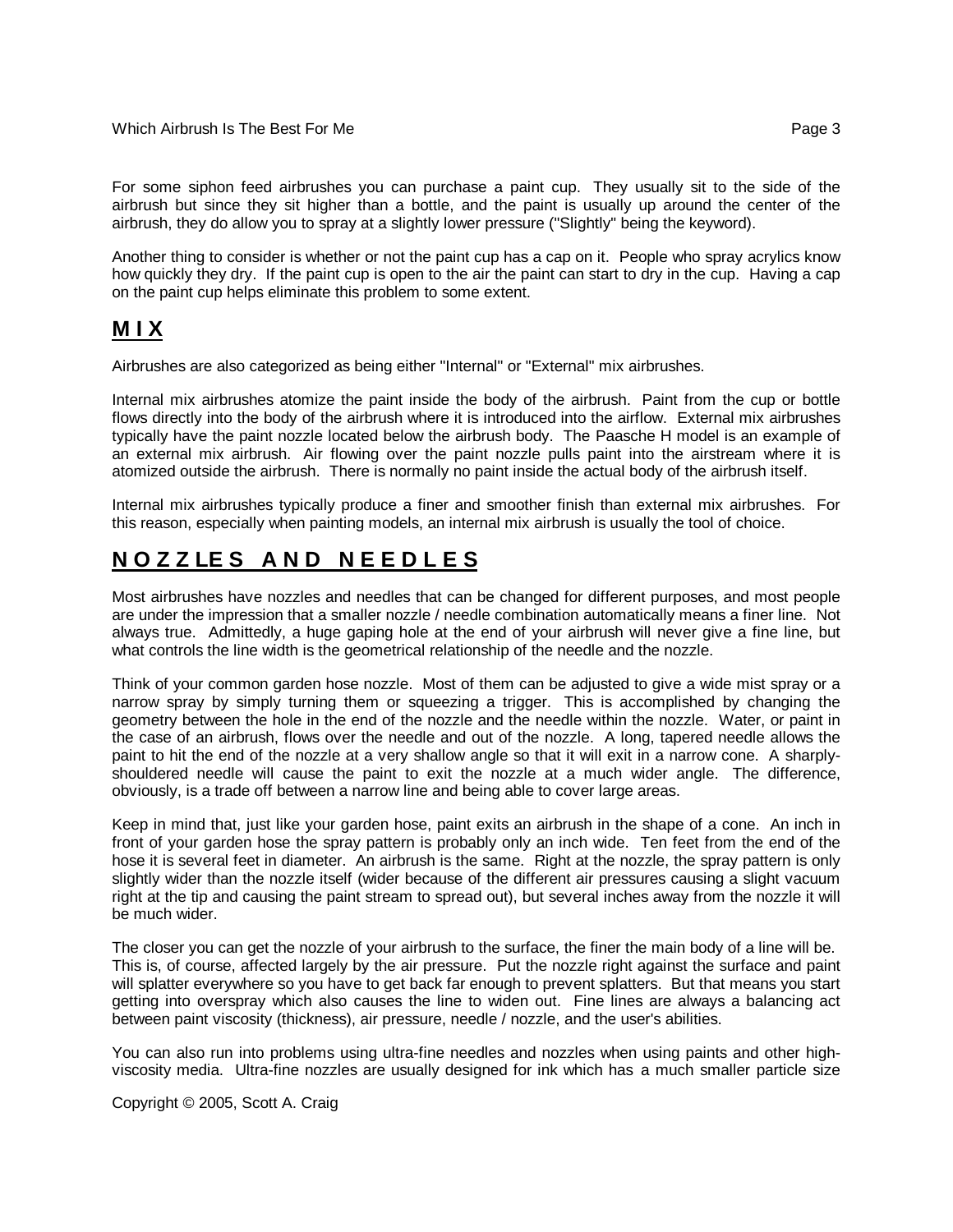than paint. In many cases using a very fine nozzle will do nothing but cause feeding problems because the paint is just to thick for the nozzle. It's a lot like trying to pour molasses through a salt shaker, it just isn't going to happen.

### **T H I N G S T O W A T C H O U T F O R**

When deciding on what airbrush is right for you, here are a few things to consider:

- o Match the airbrush to the intended use. If you plan to paint scale models then stay away from airbrushes designed for illustration. They are usually designed for spraying ink and other thin media and may not work properly with paints.
- o Plastic Parts. Avoid plastic airbrushes like the plague. They break easily, they strip easily when tightening the tips, and in many cases aren't even impervious to the solvents in laquer or enamel paints. An airbrush is a tool. You would never buy a plastic saw, why buy a plastic airbrush?
- o Solvent Resistance. Solvents in paints, especially enamels and laquers, can be nasty. Insure that every part in whatever airbrush you decide on is resistant to solvents.
- o Parts availability. Eventually something on your airbrush is going to break. If you have to order every part and then wait a week to get it, you might consider something that is more readily available at local stores. If you have a store in your town that carries everything that Badger or Iwata makes then you might be better served by getting an airbrush that uses parts you can purchase locally.
- o Cost. Cost is important but cost isn't everything. You can spend \$75 for a good airbrush that will last a lifetime or you can spend \$50 for a cheap airbrush that is going to have you buying new tips once a week.
- o Practice Makes Perfect. I cannot emphasize enough that the key to good results with an airbrush is practice. This is the ONLY thing that will make you proficient with your airbrush; there are no shortcuts, there are no ways around it, there is no way to avoid it. You can practice on scrap, you can make mistakes on models, you can blame the problems on the airbrush. Any way you want to look at it the key is practice.

It is also important to keep in mind that airbrushing skills are easy to lose. If you don't paint for a month or year don't be surprised when you see that your skills have degraded. Like many other acquired skills, control of your airbrush degrades if it isn't used. Practice on some scrap and they will come back in short order though.

# **AIR SOURCES**

You are going to need an air source to provide air for your airbrush. This can be in the form of a compressor or tank / can. For modeling purposes you will not need a lot of pressure nor a lot of volume, but the air does need to be dry and provided at a consistent pressure and volume. There are four generally accepted source of air:

o Compressor -- A compressor is the most commonly used source of air, but they come in various types.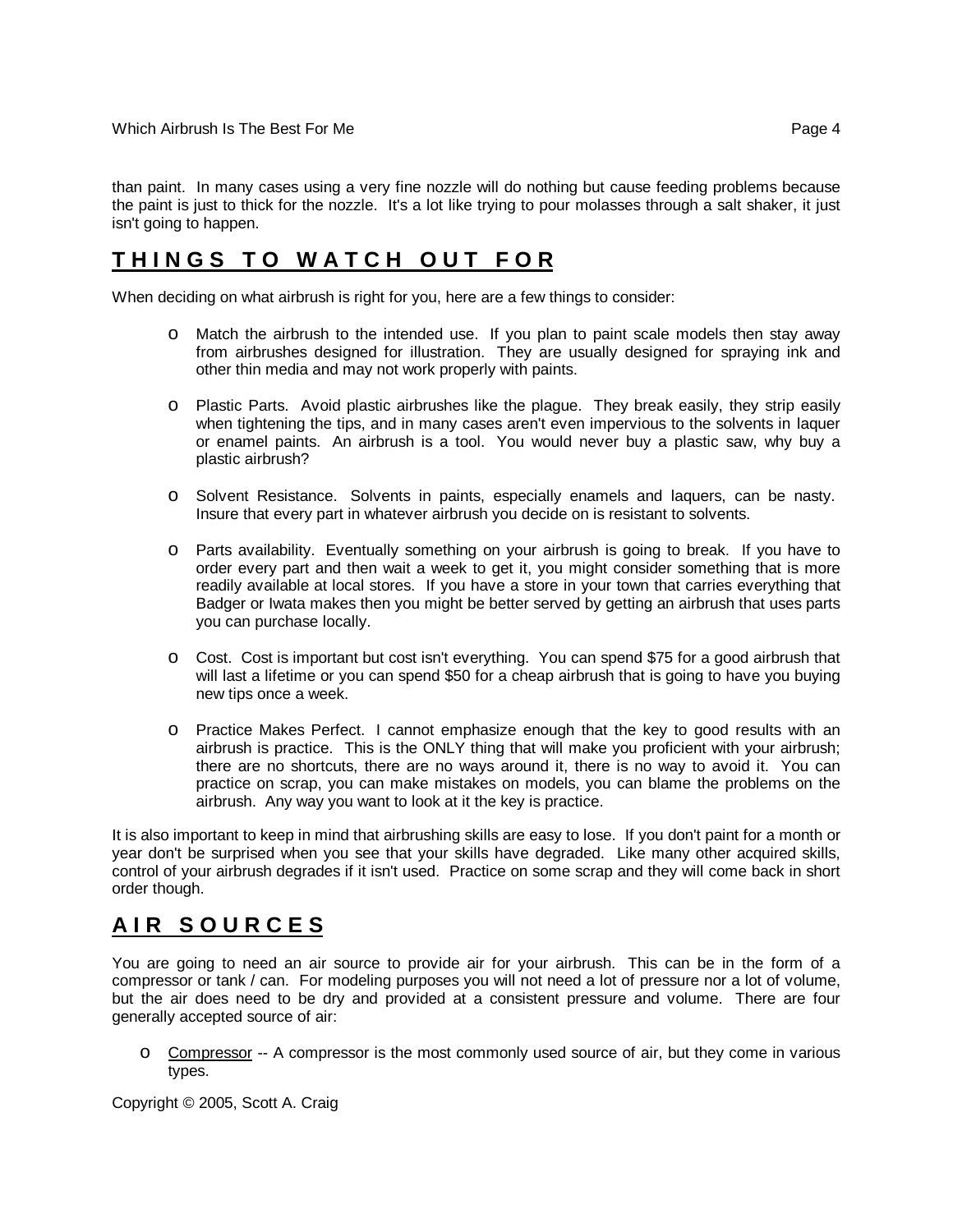- General Purpose Compressors -- These are the compressors that you see for sale at hardware stores or department stores. They can be used for any task, from powering your airbrush to powering a nail gun. They will frequently have a tank to accumulate air, and a compressor motor to generate compressed air. The motor normally only runs when the pressure in the tank gets low. A pressure switch will turn the compressor motor on when the pressure is low and automatically turn it off when the pressure reaches a certain level.
- One important thing to remember is that it does not matter how physically big the compressor is or how much pressure it produces. You can purchase a compressor with a 2 gallon tank or a 20 gallon tank. You can purchase one that provides 90 psi (pounds per square inch) of pressure or one that provides 200 psi. For use with your airbrush it does not matter. The compressor will have a regulator to allow you to adjust the pressure down to what you need for your airbrush. A larger tank with higher pressure just means that the compressor motor will come on less often than a compressor with a smaller tank.
- The down side to this type of compressor is that they are frequently loud. If you live in an apartment or do not have a place to put a compressor that will not bother other family members this may not be the choice for you. That is a choice that you will have to make.
- Hobby Compressors -- These compressors are specially designed for airbrush use. They are usually very quiet and frequently can barely be heard when they are running. They are also frequently expensive when compared to a "General Purpose" compressor. Their pressure and volume is usually much lower than a general purpose compressor, but for an airbrush you do not need a lot of either.
- One thing to watch out for with some of the less expensive hobby compressors is that they frequently have a pulsation to the air flow. This is common in diaphragm-type compressors that do not have a tank to accumulate air and smooth out the pulses.
- o Compressed Air Tank -- Actually these tanks are seldom "Air", they are usually carbon dioxide or nitrogen. The advantage to these is that they are completely silent. The only noise you hear is a hiss as the gas escapes. A 20 pound tank will usually last a modeler for several months (some people have mentioned having to have their tanks refilled only once a year!). You can usually lease or purchase them from companies that provide soft-drink vending services or from welding supply companies.
- o Compressed Air Tank (Take 2) -- Another option is to get a tank that is used for inflating a flat tire. These are available from many hardware or department stores, and come in sizes varying from about 5 gallons to around 10 gallons. You can take it to your local service station occasionally and fill it up, and use it until the pressure drops to the point that you can't paint reliably.
- o "Canned Air" -- I saved this for last because this is the least useful of the options. These cans of propellant are sold under various names, and for airbrushing they are virtually useless. As the gas escapes from the can it causes it to be chilled. They will get so cold that ice will form on the outside. As the can chills it causes the pressure inside to be reduced, which in turn causes the pressure that you are spraying at to drop. As the can warms back up, the pressure increases,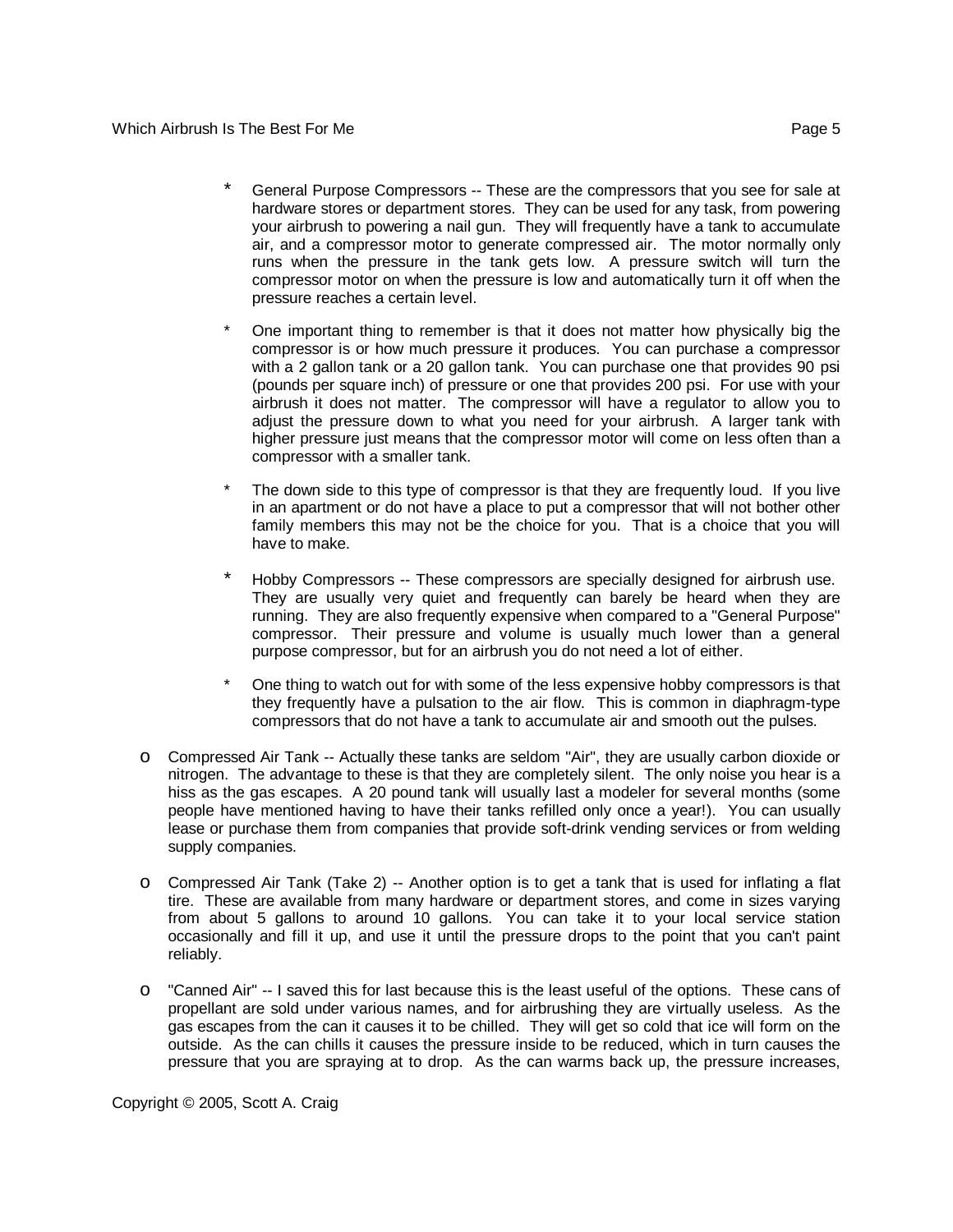and your spraying pressure increases. The bottom line is that the whole time you are trying to paint your pressure is going up and down. This makes it very difficult to get any kind of consistent results from your airbrush. You can alleviate the problem somewhat by sitting the can in a pan of warm (not hot!!) water, but it still doesn't work that well. In general I consider this option to be a last resort, and do not recommend it.

In most cases you will need a regulator. A regulator is used to adjust the pressure of the air, and most good compressors will come with one installed. Smaller compressors may not need one because their output air pressure is so low. For modeling use you will normally want to paint at 30 psi or lower. I seldom paint above 20 psi, and most of my painting is done at pressure much lower than that. If your compressor did not come with a regulator you may need to add one.

In most cases you will also need to add a moisture trap. Tanks of carbon dioxide or nitrogen do not need a moisture trap because those gases are completely dry. Compressors nearly always do need a moisture trap. When air is compressed the moisture in it is squeezed out. This moisture is picked up and blown down the hose when the air escapes. It will frequently blow out of the airbrush and can ruin a paint job before you know what happened. A moisture trap will capture the moisture before it can be blown out of the airbrush, and is cheap insurance against ruining a paint job that you put a lot of time and effort into. The trap should be located as close to your airbrush as is conveniently possible. This gives it a better chance of picking up moisture that manages to condense and travel down the hose.

# **P R O T E C T Y O U R S E L F**

In my opinion no discussion on airbrushing would be complete without a warning to protect yourself. The thinners and solvents used in paints are not meant to be breathed into your body. In many cases they are toxic and even the materials that are not explicitly toxic were never meant to be breathed. We use Future Floor Polish a lot in our models, but it is a FLOOR POLISH and was never meant to coat the inside of our lungs. Acrylic paints may not contain toxic solvents but a coat of acrylic plastic on the inside of our lungs is not going to do a thing for our ability to breathe! Protect yourself! Use a respirator or spray booth when painting. A good respirator with organic vapor canisters will remove the vapors and particles before they get into your lungs (note that a paper filter mask is \*\*NOT\*\* sufficient protection from paint vapor) and a spray booth will evacuate the vapors from the area. Nobody can force you to do this but if you don't, who will? At the risk of sounding trite, you only have one pair of lungs and living without them is difficult to do.

# **M A N U F A C T U R E R S**

These are the most common airbrushes available in the USA. This list is by no means a complete list of airbrush manufacturers, but they are the most common airbrushes available here. In my opinion, and I emphasize that this is my own personal opinion, if you buy a double-action, internal mix airbrush made by Badger / T&C, Iwata, or Paasche that is suited to what you are going to paint you will never be sorry. The last phrase is important because all of these manufacturers have models that are not well suited for painting models. An airbrush is designed for a specific medium such as paint or ink. Airbrushes designed for ink may not spray paint well and airbrushes designed for paint may not spray ink well.

o BADGER -- My personal favorite. I've been using Badger brushes for about 13 years now and they have never let me down. Badger makes brushes for every type of use and their customer service is, in my opinion, second to none. Parts are also easy to find when you need them.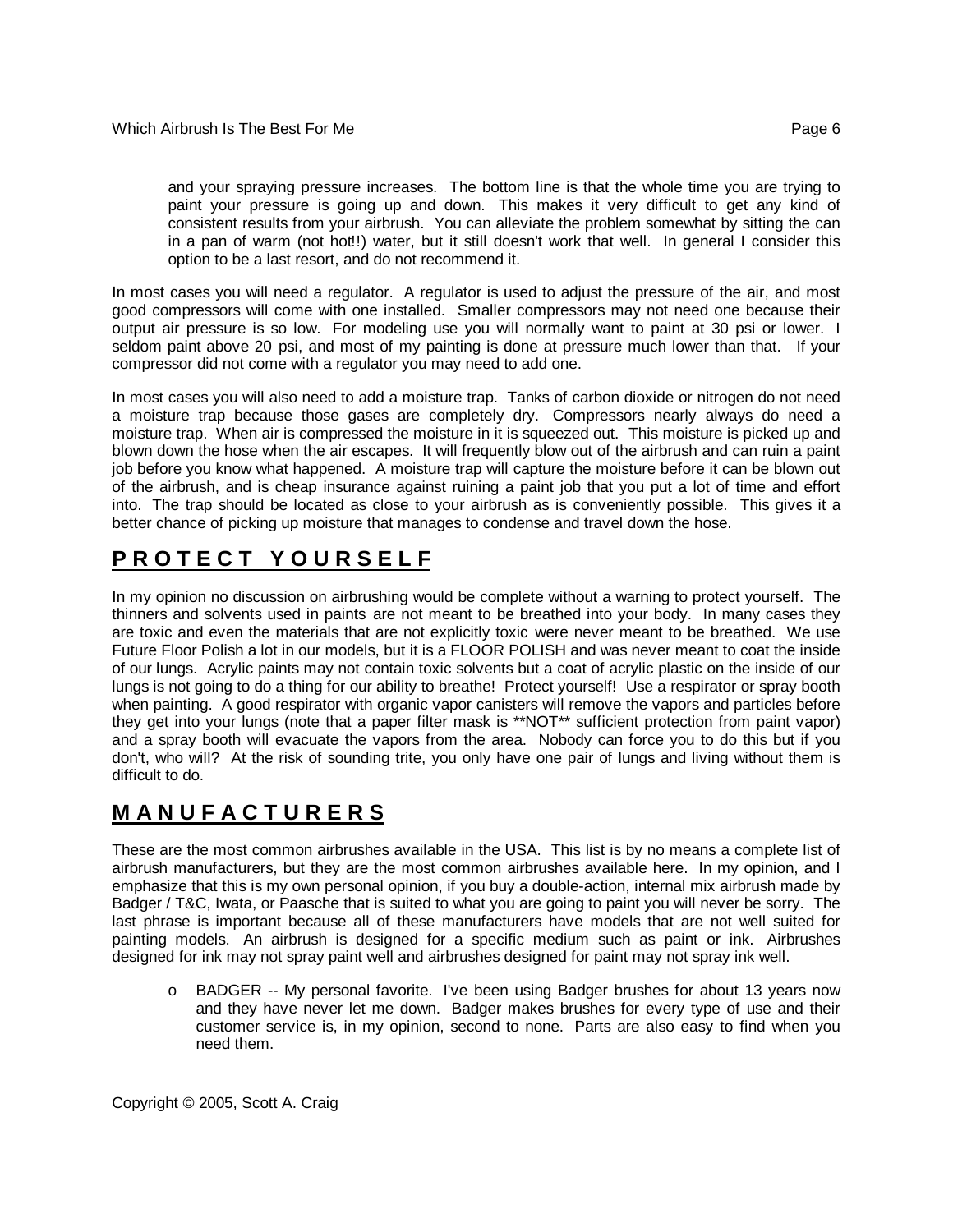- o Badger also manufactures Thayer and Chandler airbrushes now. In addition to my Badger 200 (single action, siphon feed) I have a T&C Omni 3000 (double action, siphon feed) and a T&C Omni 4000 (double action, gravity feed). For modeling purposes, the Omni 4000 is an excellent airbrush and does everything I need.
- o IWATA -- People who own Iwata airbrushes swear by them. Their machining is reportedly excellent and they reportedly have one of the smoothest actions around. Having never owned one, I can only state what I've been told. One of the drawbacks to Iwata is that they are usually somewhat more expensive than a comparable Badger or Paasche and parts for them tend to be more expensive.
- o PAASCHE -- Paasche has been making airbrushes for a very long time, and their brushes have withstood the test of time. They are easy to find, and availability of parts is very good. Virtually any art supply store that carries airbrushes is going to carry Paasche.
- o One thing about some Paasche models is that the handle is somewhat thicker than either Badger or Iwata. Depending on your personal preference this can be either a good thing or a bad thing, and that is something that you will have to decide for yourself. I was told that this is the case on the Paasche VL and H models but not on the V, VJR and VSR models.
- o AZTEK -- I'm not going to get drawn into a discussion on Aztek airbrushes because I've never owned or used one. I will not pass judgement on them, nor will I recommend or dissuade anyone in their decision to purchase one. They are probably one of the most commonly used airbrushes for model building, whether that is because of the Testors name on them or because of the availability of them I do not know.

Their style is completely different from most other airbrushes, and instead of holding the airbrush like a pencil the Azteks are held more like a gun. Some people prefer this style, others do not. It is a personal preference that you will have to decide for yourself.

I will, however, repeat what I have been told many times over: that they are unreliable. One day they will be working properly, the next they will be spitting and sputtering. I think (emphasis on "Think") that this is because of improper cleaning of the removable tips. Reportedly they are supposed to require very little cleaning, but in reality everyone who uses them tells me that the tips absolutely MUST be soaked in thinner overnight to prevent clogging.

I would also like to add that there are a number of people whose abilities I respect very much that have had excellent results with Aztek airbrushes. I think it all goes back to knowing and understanding your tools and being able to maintain them in the manner that they require.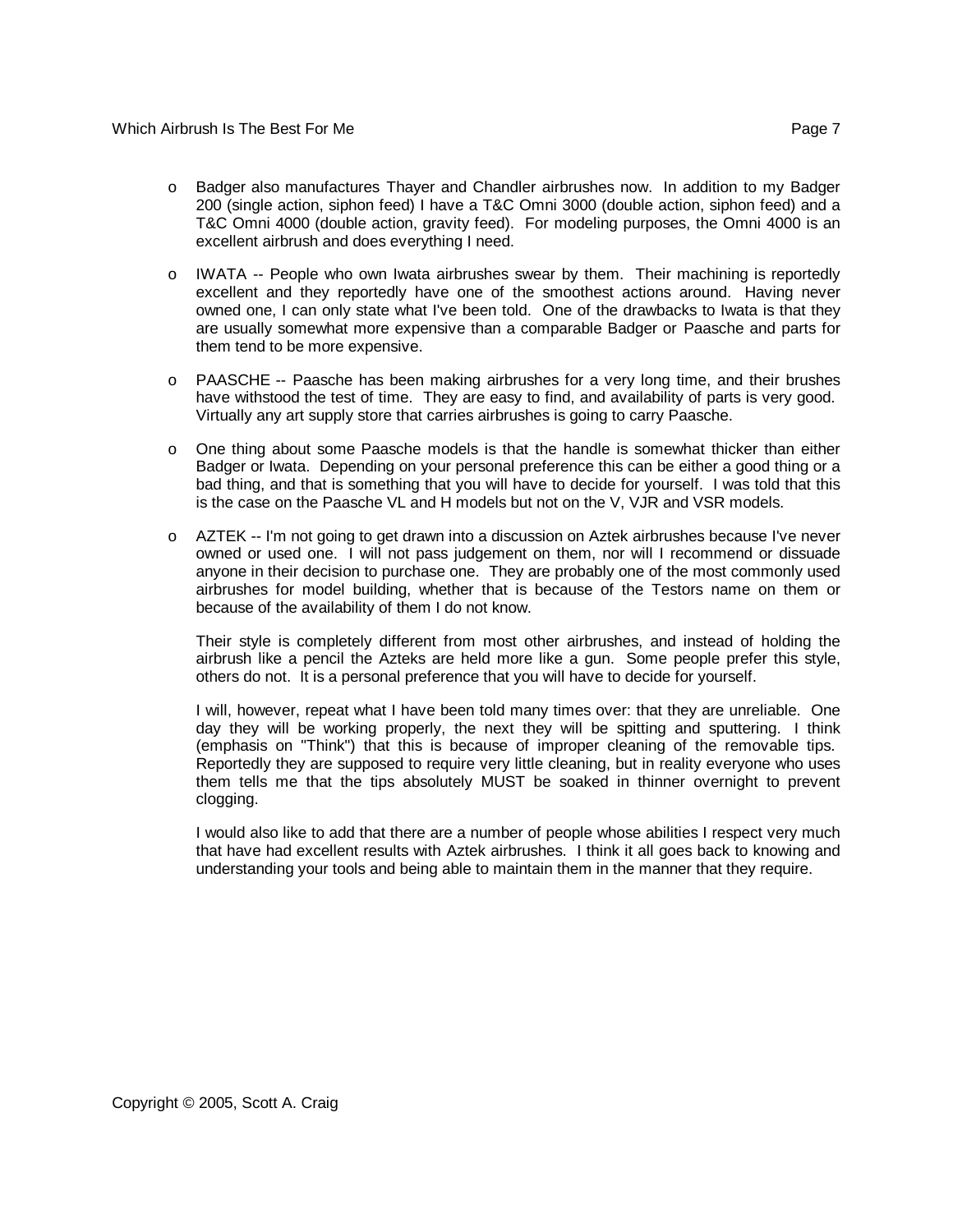# **PHOTOGRAPHS**



This is a Badger 200 airbrush. It is a single action, siphon feed brush. Air is triggered with the trigger on top of the airbrush and the amount of paint flow is adjusted using the screw at the very back of the airbrush. Also notice that the cap for the bottle will fit both Tamiya and Testors Model Master paint bottles (although the siphon tube may need trimming). The bottle in the photograph is a Tamiya bottle. Also notice how I bent the siphon tube. Normally they come straight down but I warmed this one with a heat gun and bent it toward the front of the bottle. I then trimmed it so that it just clears the bottom of the bottle (it is a little closer when the bottle is screwed on tightly). This allows me to virtually empty the paint bottle with very little waste.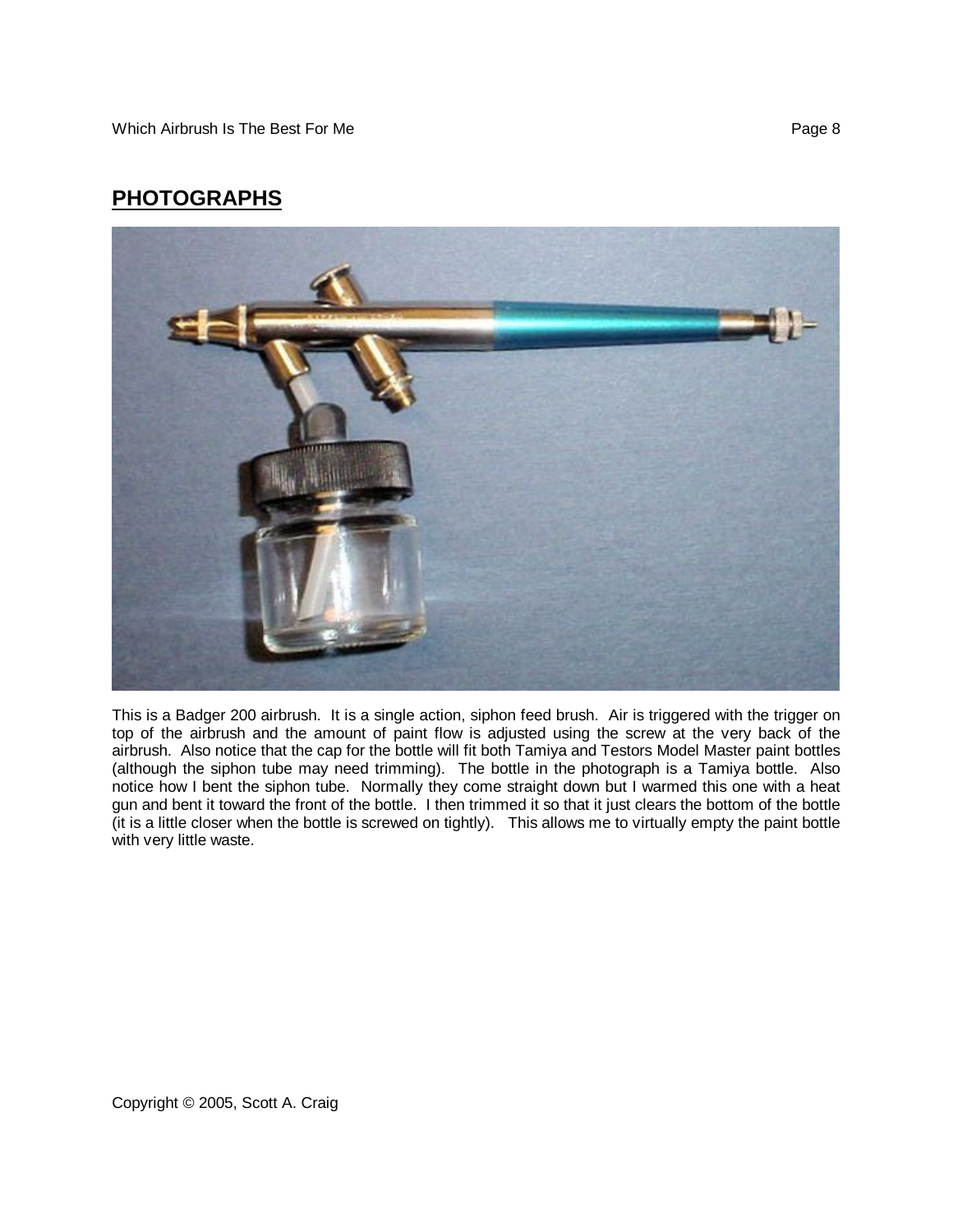

This is a Badger 100LG airbrush. It is a double action, gravity feed brush. Notice the differences between it and the Badger 200 above. Whereas the 200 has a bottle on the bottom the 100LG has a paint cup on top. Also note that the cup is angled so that when you are spraying with the airbrush pointed downward paint will still flow into the paint cavity in the brush. Also take note that there is no needle adjustment screw at the rear of the airbrush. Since this is a double action brush, air is triggered by pushing DOWN on the trigger and paint flow is controlled by pulling back on the trigger.

If you look closely you may also note that the head assembly of the 200 and 100LG are exactly the same. Both the 100 and 200 have three heads / needles available; Fine, Medium, and Large. The Fine head, while able to spray slightly finer lines, was designed for fine-pigment mediums such as ink. Many people have problems getting model-type paints to flow through the fine head because of the pigment size, however I have not had any problems in that regard. The 100LG is new and has not been used yet, however I have had a fine head installed on my 200 for a long time now and have not had any problems with it clogging. I do generally just use that airbrush for general coverage type jobs at relatively high pressure (around 20 psi) though, and if I tried to paint something at low pressure I might experience problems with the fine tip.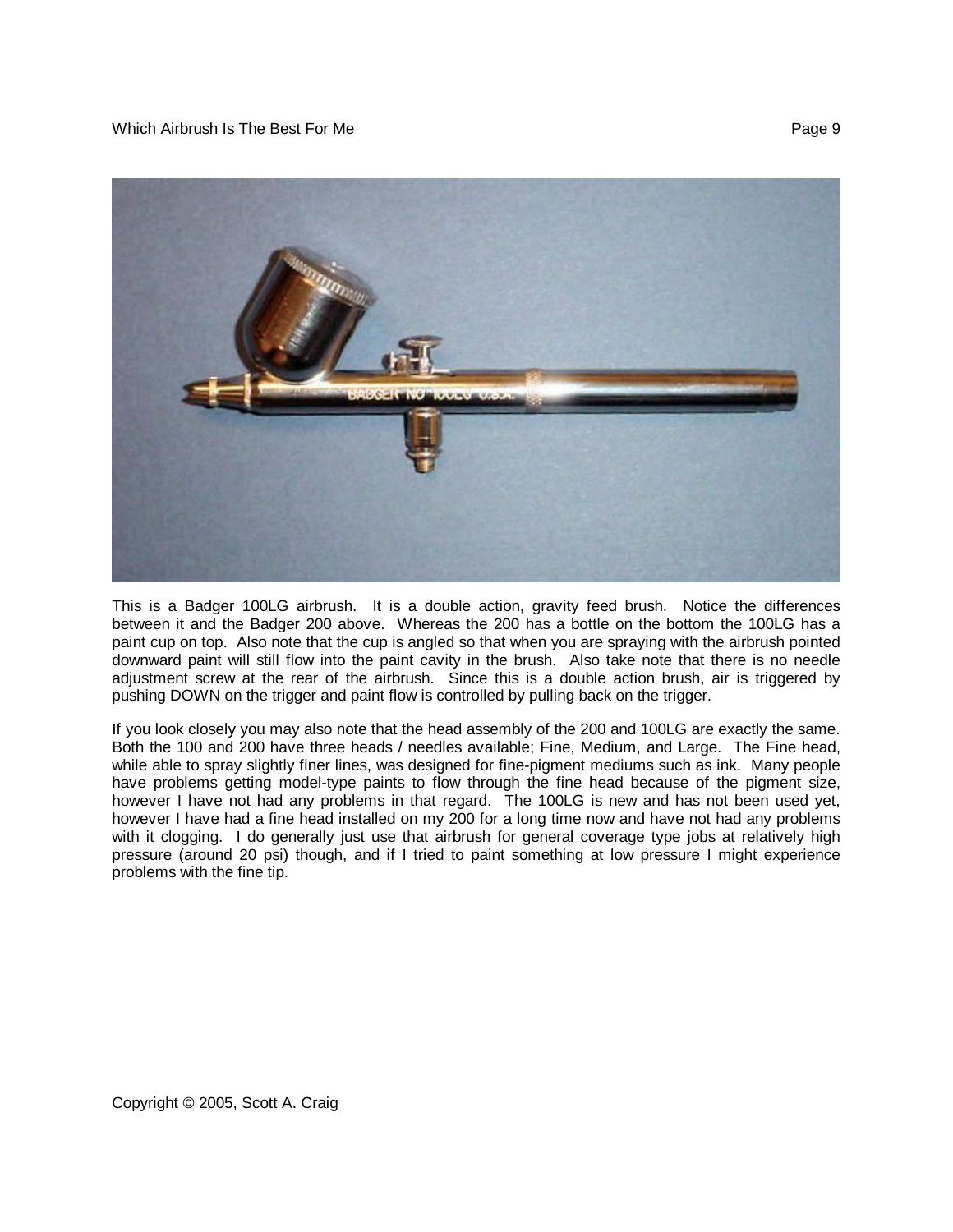

This is a Thayer and Chandler Omni 3000 airbrush. It is a siphon feed, double action airbrush. Thayer and Chandler are now manufactured by Badger, so this is effectively another Badger product. Similar to the Badger 200 above it uses a paint bottle on the bottom of the brush (in fact this is the same bottle assembly as is shown in the Badger 200 photograph), however unlike the 200 it is a double action brush.

This was my first double action airbrush, and after I started using one I have found it difficult to go back to a single action brush for delicate work.

The Omni series uses a single nozzle and needle combination. There are no Fine, Medium or Large nozzles available, only the one that comes on the brush.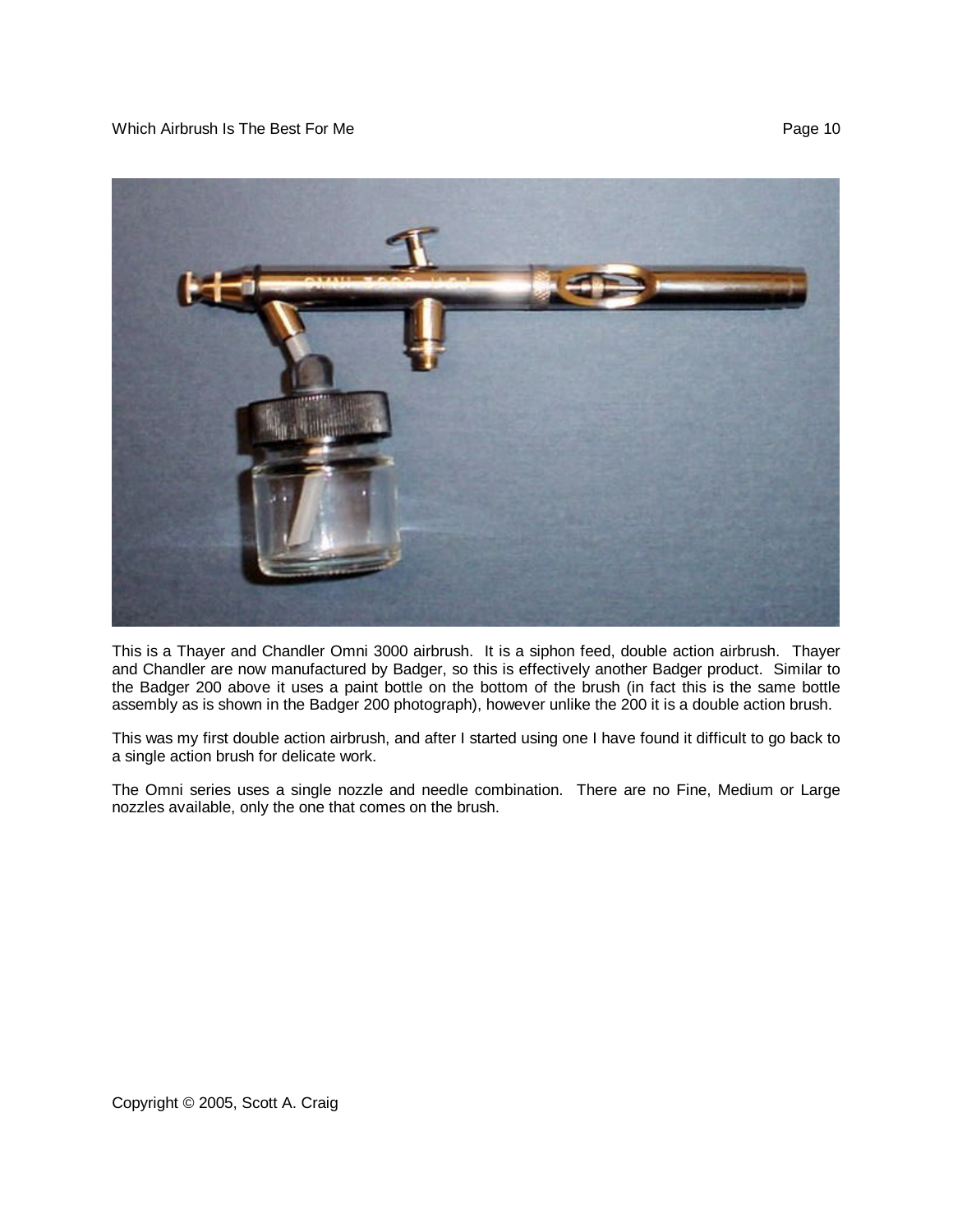

This is a Thayer and Chandler Omni 4000 airbrush. It is a gravity feed, double action airbrush. This is my main "Workhorse" airbrush and it is used for everything from general coverage to camouflage. As an all around airbrush it is hard to beat in my opinion.

# **A I R B R U S H H I S T O R Y**

Just a little touch of the history of airbrushes to give you an idea of how long they have actually been around ....

The first airbrush, named a "Paint Distributor", was invented by Mr. Abner Peeler of Webster City, Iowa in 1879. In 1881 Liberty & Charles Walkup of Rockford, Illinois buy the rights to Peeler's airbrush patent, and in 1883 the Walkups form "The Rockford Manufacturing Co." to produce the new "Air Brush." The name is subsequently changed to "The Airbrush Manufacturing Company". The web site at http://www.airbrushmuseum.com/airbrush\_museum\_01.htm has photographs of early airbrushes, starting out with the 1885 Wwalkup airbrush at the top.

The web site at http://www.airbrushmuseum.com/airbrush\_history\_timeline.htm has a complete timeline from 1879 to 2004 that shows the development of the airbrush as we know it today. This information was gathered from The Airbrush Museum at http://www.airbrushmuseum.com web site and anyone who is interested in airbrushes should take some time to visit this web site. This site is full of interesting information about the development of the airbrush, as well as lots of photographs of many early airbrushes.